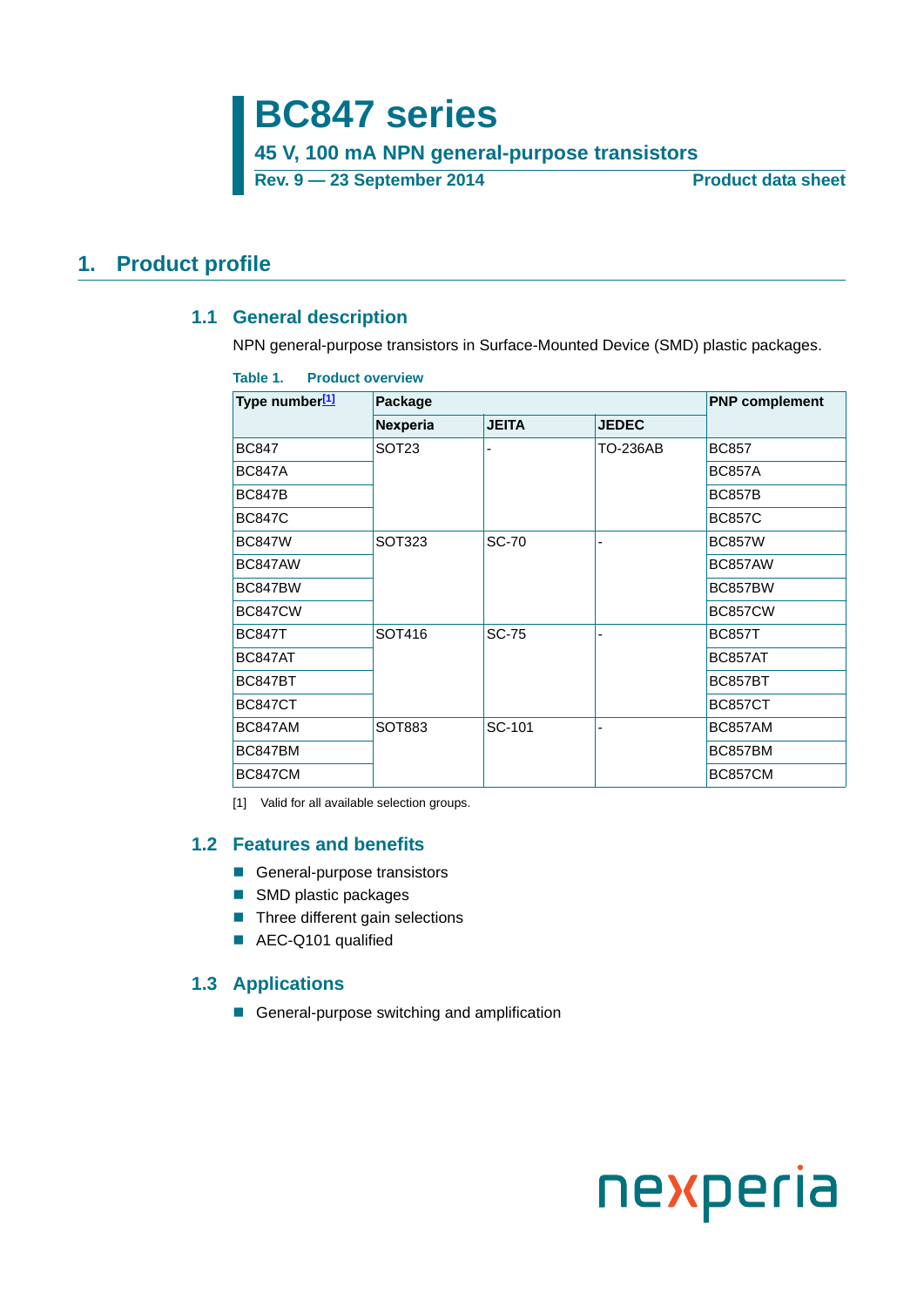**45 V, 100 mA NPN general-purpose transistors**

## <span id="page-1-1"></span>**1.4 Quick reference data**

#### **Table 2. Quick reference data**

| Symbol           | <b>Parameter</b>          | <b>Conditions</b>             |       | Min                      | <b>Typ</b>               | Max | Unit |
|------------------|---------------------------|-------------------------------|-------|--------------------------|--------------------------|-----|------|
| V <sub>CEO</sub> | collector-emitter voltage | open base                     |       | $\overline{\phantom{a}}$ |                          | 45  | ٧    |
| I <sub>C</sub>   | collector current         |                               |       | $\overline{\phantom{0}}$ |                          | 100 | mA   |
| $h_{FE}$         | DC current gain           | $V_{CF} = 5 V$ ; $I_C = 2 mA$ | $[1]$ | 110                      | $\overline{\phantom{0}}$ | 800 |      |
|                  | $h_{FE}$ group A          |                               |       | 110                      | 180                      | 220 |      |
|                  | $h_{FF}$ group B          |                               |       | 200                      | 290                      | 450 |      |
|                  | $h_{FE}$ group C          |                               |       | 420                      | 520                      | 800 |      |

<span id="page-1-0"></span>[1]  $T_{amb} = 25 °C$  unless otherwise specified

# <span id="page-1-2"></span>**2. Pinning information**

| Table 3.              | <b>Pinning</b>     |                                           |                       |
|-----------------------|--------------------|-------------------------------------------|-----------------------|
| Pin                   | <b>Description</b> | <b>Simplified outline</b>                 | <b>Graphic symbol</b> |
| SOT23, SOT323, SOT416 |                    |                                           |                       |
| 1                     | base               |                                           |                       |
| $\overline{2}$        | emitter            | 3                                         | 3                     |
| 3                     | collector          | 2<br>1<br>006aaa144                       | 2<br>sym021           |
| <b>SOT883</b>         |                    |                                           |                       |
|                       | base               |                                           |                       |
| $\overline{2}$        | emitter            | 3                                         | 3                     |
| 3                     | collector          | $\overline{2}$<br>Transparent<br>top view | 2<br>sym021           |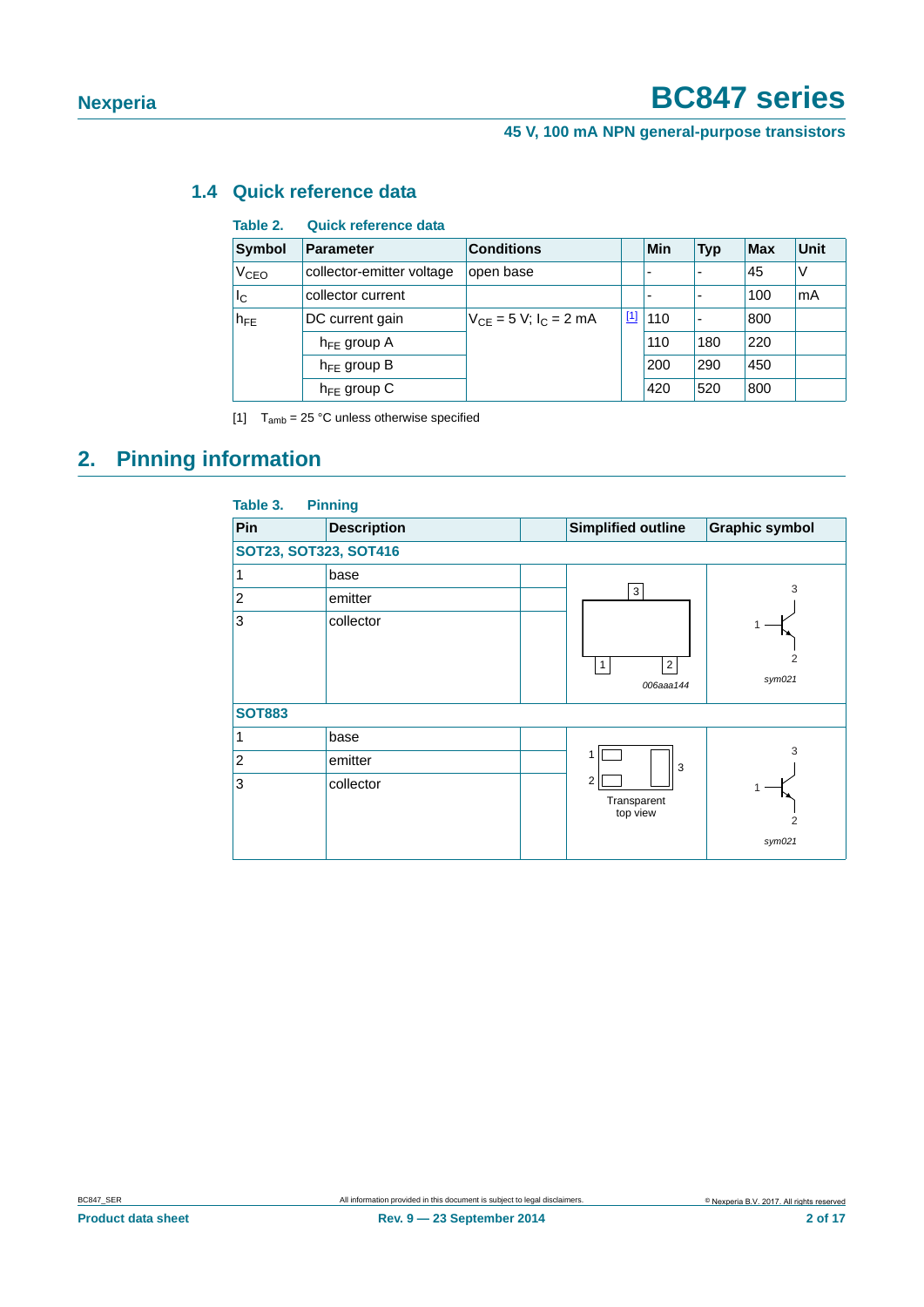## **45 V, 100 mA NPN general-purpose transistors**

# <span id="page-2-2"></span>**3. Ordering information**

#### **Table 4. Ordering information**

| Type number[1] | Package      |                                                       |                   |  |  |  |
|----------------|--------------|-------------------------------------------------------|-------------------|--|--|--|
|                | <b>Name</b>  | <b>Description</b>                                    | <b>Version</b>    |  |  |  |
| <b>BC847</b>   |              | plastic surface-mounted package; 3 leads              | SOT <sub>23</sub> |  |  |  |
| <b>BC847A</b>  |              |                                                       |                   |  |  |  |
| <b>BC847B</b>  |              |                                                       |                   |  |  |  |
| <b>BC847C</b>  |              |                                                       |                   |  |  |  |
| <b>BC847W</b>  | <b>SC-70</b> | plastic surface-mounted package; 3 leads              | SOT323            |  |  |  |
| BC847AW        |              |                                                       |                   |  |  |  |
| BC847BW        |              |                                                       |                   |  |  |  |
| BC847CW        |              |                                                       |                   |  |  |  |
| <b>BC847T</b>  | SC-75        | plastic surface-mounted package; 3 leads              | SOT416            |  |  |  |
| BC847AT        |              |                                                       |                   |  |  |  |
| BC847BT        |              |                                                       |                   |  |  |  |
| <b>BC847CT</b> |              |                                                       |                   |  |  |  |
| BC847AM        | SC-101       | leadless ultra small plastic package; 3 solder lands; | <b>SOT883</b>     |  |  |  |
| BC847BM        |              | body $1.0 \times 0.6 \times 0.5$ mm                   |                   |  |  |  |
| BC847CM        |              |                                                       |                   |  |  |  |

<span id="page-2-0"></span>[1] Valid for all available selection groups.

## <span id="page-2-3"></span>**4. Marking**

#### **Table 5. Marking codes**

| <b>Type number</b> | Marking code <sup>[1]</sup> | <b>Type number</b> | Marking code <sup>[1]</sup> |
|--------------------|-----------------------------|--------------------|-----------------------------|
| <b>BC847</b>       | $1H^*$                      | <b>BC847T</b>      | 1 <sub>N</sub>              |
| <b>BC847A</b>      | $1E^*$                      | BC847AT            | 1E                          |
| <b>BC847B</b>      | $1F^*$                      | <b>BC847BT</b>     | 1F                          |
| <b>BC847C</b>      | $1G^*$                      | <b>BC847CT</b>     | 1G                          |
| <b>BC847W</b>      | $1H^*$                      | BC847AM            | D <sub>4</sub>              |
| BC847AW            | $1F^*$                      | BC847BM            | D <sub>5</sub>              |
| BC847BW            | $1F^*$                      | BC847CM            | D <sub>6</sub>              |
| BC847CW            | $1G^*$                      |                    |                             |

<span id="page-2-1"></span> $[1]$  \* = placeholder for manufacturing site code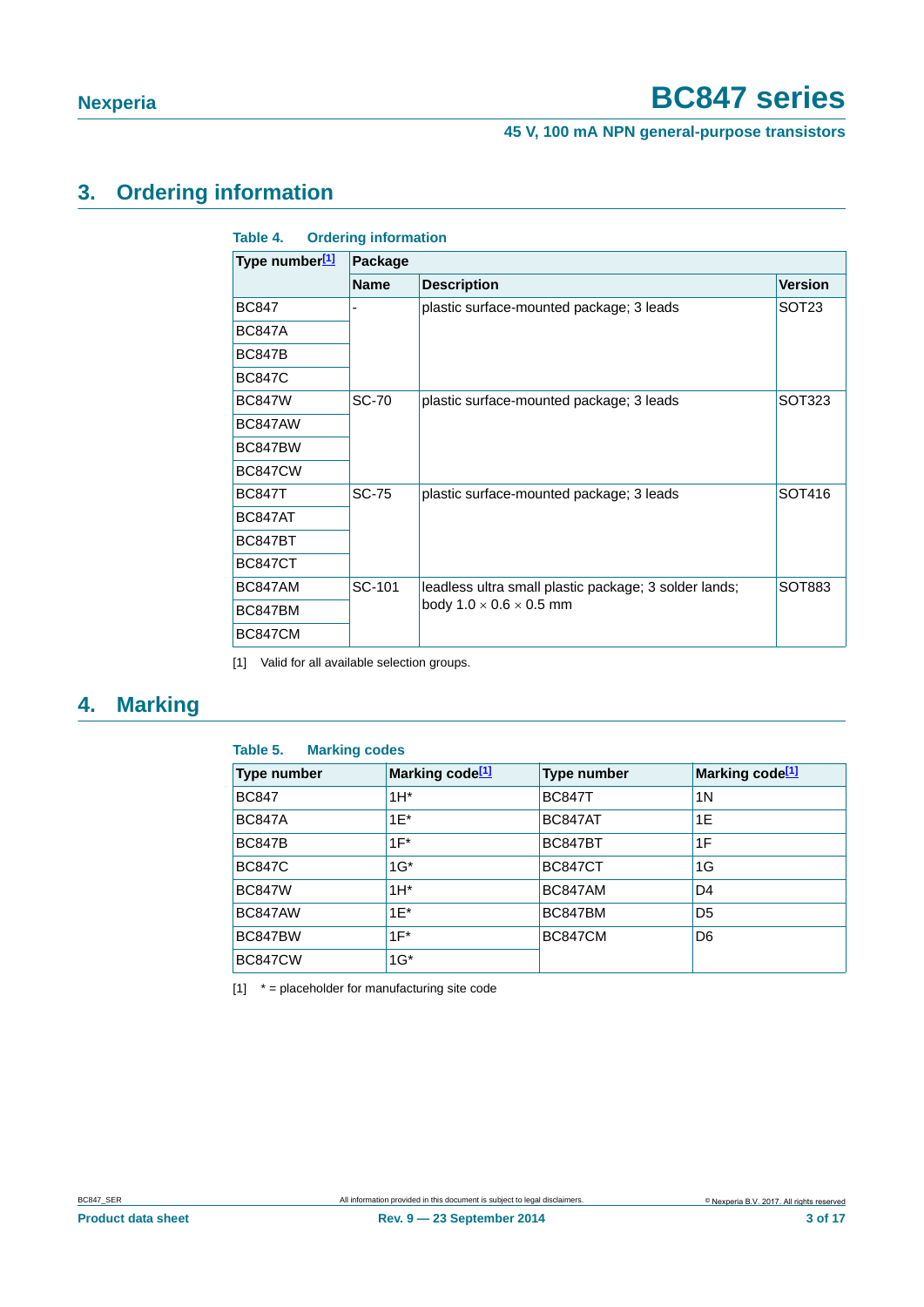#### **45 V, 100 mA NPN general-purpose transistors**

## <span id="page-3-4"></span>**5. Limiting values**

|                             | In accordance with the Absolute Maximum Rating System (IEC 60134). |                                    |       |            |            |             |
|-----------------------------|--------------------------------------------------------------------|------------------------------------|-------|------------|------------|-------------|
| <b>Symbol</b>               | <b>Parameter</b>                                                   | <b>Conditions</b>                  |       | <b>Min</b> | <b>Max</b> | <b>Unit</b> |
| V <sub>CBO</sub>            | collector-base voltage                                             | open emitter                       |       |            | 50         | V           |
| <b>V<sub>CEO</sub></b>      | collector-emitter voltage                                          | open base                          |       |            | 45         | $\vee$      |
| <b>VEBO</b>                 | emitter-base voltage                                               | open collector                     |       |            | 6          | $\vee$      |
| $I_{\rm C}$                 | collector current                                                  |                                    |       |            | 100        | mA          |
| I <sub>СМ</sub>             | peak collector current                                             | single pulse;<br>$t_{p} \leq 1$ ms |       |            | 200        | mA          |
| Iвм                         | peak base current                                                  | single pulse;<br>$t_p \leq 1$ ms   |       |            | 100        | mA          |
| $P_{\text{tot}}$            | total power dissipation                                            | $T_{amb} \leq 25 °C$               | $[1]$ |            |            |             |
|                             | SOT <sub>23</sub>                                                  |                                    |       |            | 250        | mW          |
|                             | SOT323                                                             |                                    |       |            | 200        | mW          |
|                             | SOT416                                                             |                                    |       |            | 150        | mW          |
|                             | SOT883                                                             |                                    | $[2]$ |            | 250        | mW          |
| $T_j$                       | junction temperature                                               |                                    |       |            | 150        | $^{\circ}C$ |
| $\mathsf{T}_{\mathsf{amb}}$ | ambient temperature                                                |                                    |       | -65        | $+150$     | $^{\circ}C$ |
| $T_{\text{stg}}$            | storage temperature                                                |                                    |       | -65        | $+150$     | $^{\circ}C$ |

**Table 6. Limiting values**

<span id="page-3-0"></span>[1] Device mounted on an FR4 Printed-Circuit Board (PCB), single-sided copper, tin-plated and standard footprint.

<span id="page-3-1"></span>[2] Device mounted on an FR4 PCB with 60 µm copper strip line, standard footprint.

# <span id="page-3-5"></span>**6. Thermal characteristics**

| Table 7.      | <b>Thermal characteristics</b>                 |                   |       |                          |                          |            |             |
|---------------|------------------------------------------------|-------------------|-------|--------------------------|--------------------------|------------|-------------|
| Symbol        | Parameter                                      | <b>Conditions</b> |       | Min                      | <b>Typ</b>               | <b>Max</b> | <b>Unit</b> |
| $R_{th(j-a)}$ | thermal resistance from<br>junction to ambient | in free air       | [1]   |                          |                          |            |             |
|               | SOT <sub>23</sub>                              |                   |       | $\overline{\phantom{0}}$ | $\overline{\phantom{0}}$ | 500        | K/W         |
|               | SOT323                                         |                   |       |                          | $\overline{\phantom{0}}$ | 625        | K/W         |
|               | SOT416                                         |                   |       |                          | -                        | 833        | K/W         |
|               | SOT883                                         |                   | $[2]$ |                          | $\overline{\phantom{0}}$ | 500        | K/W         |

<span id="page-3-2"></span>[1] Device mounted on an FR4 PCB, single-sided copper, tin-plated and standard footprint.

<span id="page-3-3"></span>[2] Device mounted on an FR4 PCB with 60  $\mu$ m copper strip line, standard footprint.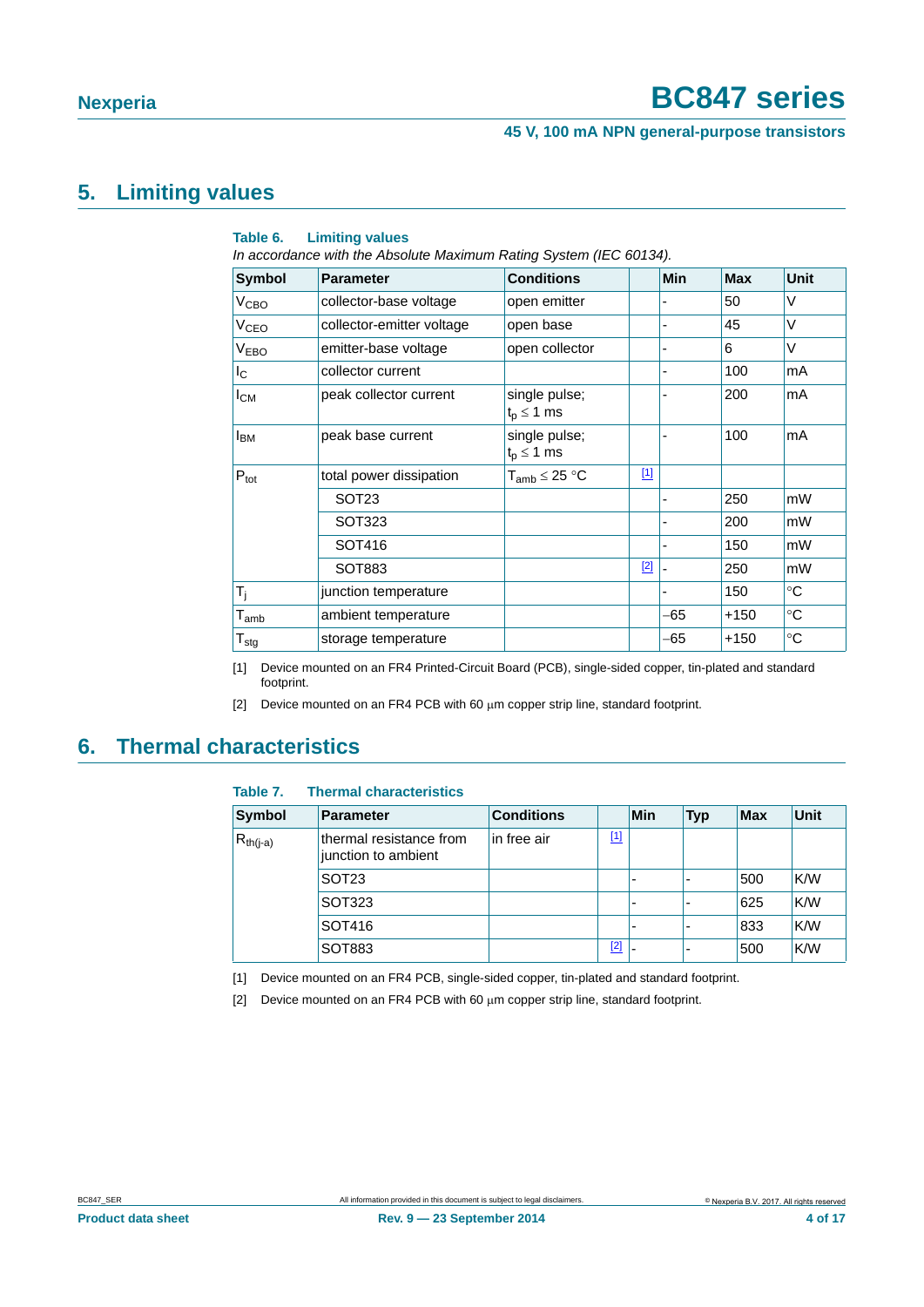**45 V, 100 mA NPN general-purpose transistors**

# <span id="page-4-2"></span>**7. Characteristics**

|                                                               | $T_{amb}$ = 25 °C unless otherwise specified. |                                                                                        |       |                          |                |            |             |
|---------------------------------------------------------------|-----------------------------------------------|----------------------------------------------------------------------------------------|-------|--------------------------|----------------|------------|-------------|
| <b>Symbol</b>                                                 | <b>Parameter</b>                              | <b>Conditions</b>                                                                      |       | Min                      | <b>Typ</b>     | <b>Max</b> | <b>Unit</b> |
| I <sub>CBO</sub>                                              | collector-base cut-off                        | $V_{CB} = 30 V; IE = 0 A$                                                              |       |                          |                | 15         | nA          |
|                                                               | current                                       | $V_{CB} = 30$ V; $I_E = 0$ A;<br>$T_i = 150 °C$                                        |       |                          |                | 5          | μA          |
| <b>I</b> <sub>EBO</sub>                                       | emitter-base cut-off<br>current               | $V_{EB} = 5 V$ ; $I_C = 0 A$                                                           |       |                          |                | 100        | nA          |
| $h_{FE}$                                                      | DC current gain                               | $V_{CF}$ = 5 V; $I_C$ = 10 $\mu$ A                                                     |       |                          |                |            |             |
|                                                               | $h_{FE}$ group A                              |                                                                                        |       |                          | 170            |            |             |
|                                                               | $h_{FE}$ group B                              |                                                                                        |       |                          | 280            |            |             |
|                                                               | $h_{FE}$ group C                              |                                                                                        |       |                          | 420            |            |             |
|                                                               | DC current gain                               | $V_{CF} = 5 V$ ; $I_C = 2 mA$                                                          |       | 110                      |                | 800        |             |
|                                                               | $h_{FE}$ group A                              |                                                                                        |       | 110                      | 180            | 220        |             |
|                                                               | $h_{FE}$ group B                              |                                                                                        |       | 200                      | 290            | 450        |             |
|                                                               | $h_{FE}$ group C                              |                                                                                        |       | 420                      | 520            | 800        |             |
| collector-emitter<br>V <sub>CEsat</sub><br>saturation voltage |                                               | $I_C = 10$ mA; $I_B = 0.5$ mA                                                          |       |                          | 90             | 200        | mV          |
|                                                               |                                               | $I_C = 100$ mA; $I_B = 5$ mA                                                           | $[1]$ | ä,                       | 200            | 400        | mV          |
| V <sub>BEsat</sub>                                            | base-emitter                                  | $I_C = 10$ mA; $I_B = 0.5$ mA                                                          | $[2]$ |                          | 700            |            | mV          |
|                                                               | saturation voltage                            | $I_C = 100$ mA; $I_B = 5$ mA                                                           | $[2]$ |                          | 900            |            | mV          |
| $V_{BE}$                                                      | base-emitter voltage                          | $I_C = 2$ mA; $V_{CE} = 5$ V                                                           | $[2]$ | 580                      | 660            | 700        | mV          |
|                                                               |                                               | $I_C = 10$ mA; $V_{CE} = 5$ V                                                          |       |                          |                | 770        | mV          |
| $f_T$                                                         | transition frequency                          | $V_{CE} = 5 V$ ; $I_C = 10$ mA;<br>$f = 100$ MHz                                       |       | 100                      |                |            | <b>MHz</b>  |
| $C_c$                                                         | collector capacitance                         | $V_{CB}$ = 10 V; $I_E = I_e = 0$ A;<br>$f = 1$ MHz                                     |       | ÷                        | ÷,             | 1.5        | рF          |
| $C_{\rm e}$                                                   | emitter capacitance                           | $V_{FB} = 0.5 V$ ; $I_C = I_c = 0 A$ ;<br>$f = 1$ MHz                                  |       | $\overline{\phantom{0}}$ | 11             |            | рF          |
| <b>NF</b>                                                     | noise figure                                  | $I_C = 200 \mu A$ ; $V_{CE} = 5 V$ ;<br>$R_S = 2 k\Omega$ ; f = 1 kHz;<br>$B = 200$ Hz |       |                          | $\overline{c}$ | 10         | dB          |

## **Table 8. Characteristics**

<span id="page-4-0"></span>[1] Pulse test:  $t_p \le 300 \text{ }\mu\text{s}; \delta = 0.02.$ 

<span id="page-4-1"></span>[2]  $V_{BE}$  decreases by approximately 2 mV/K with increasing temperature.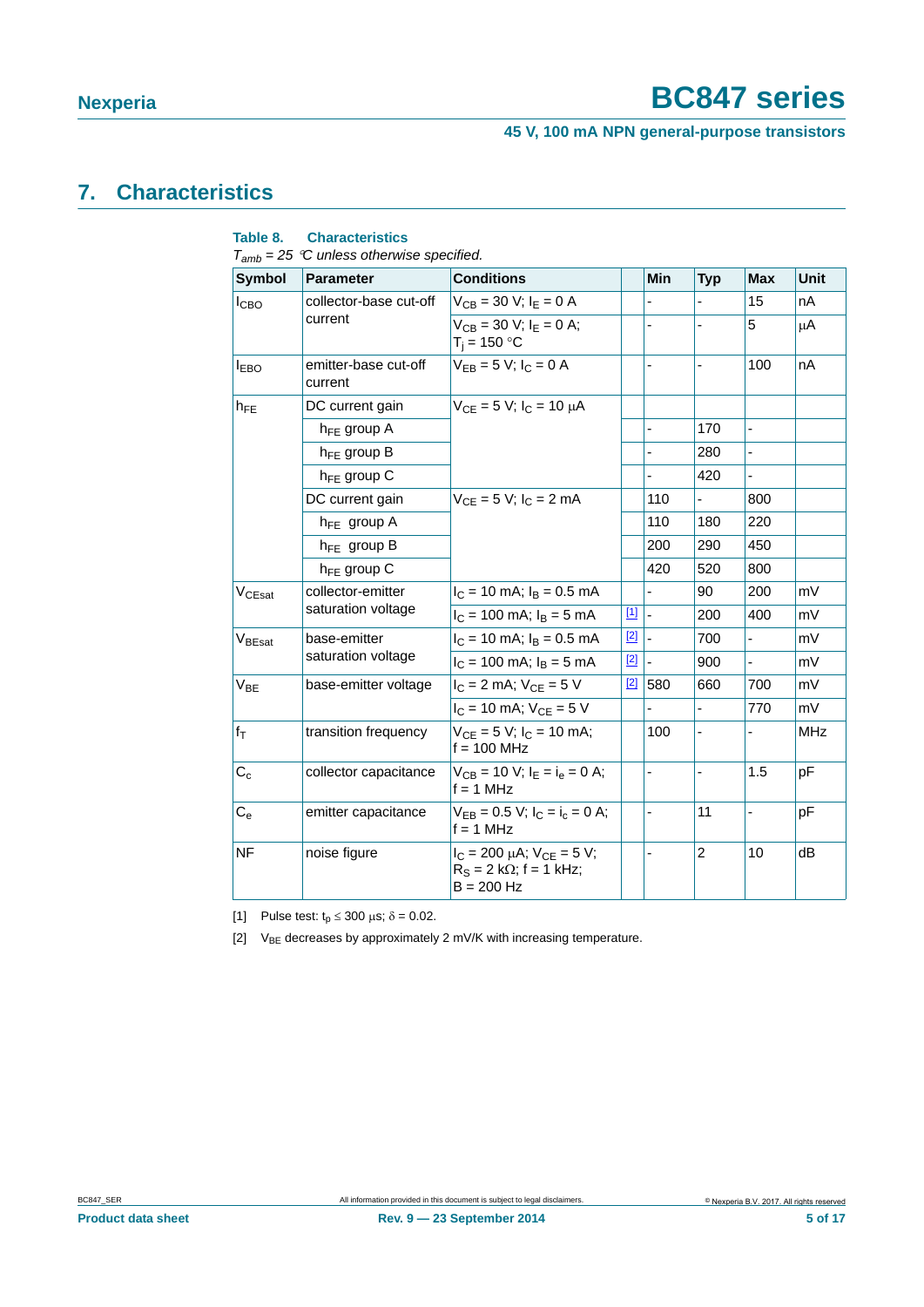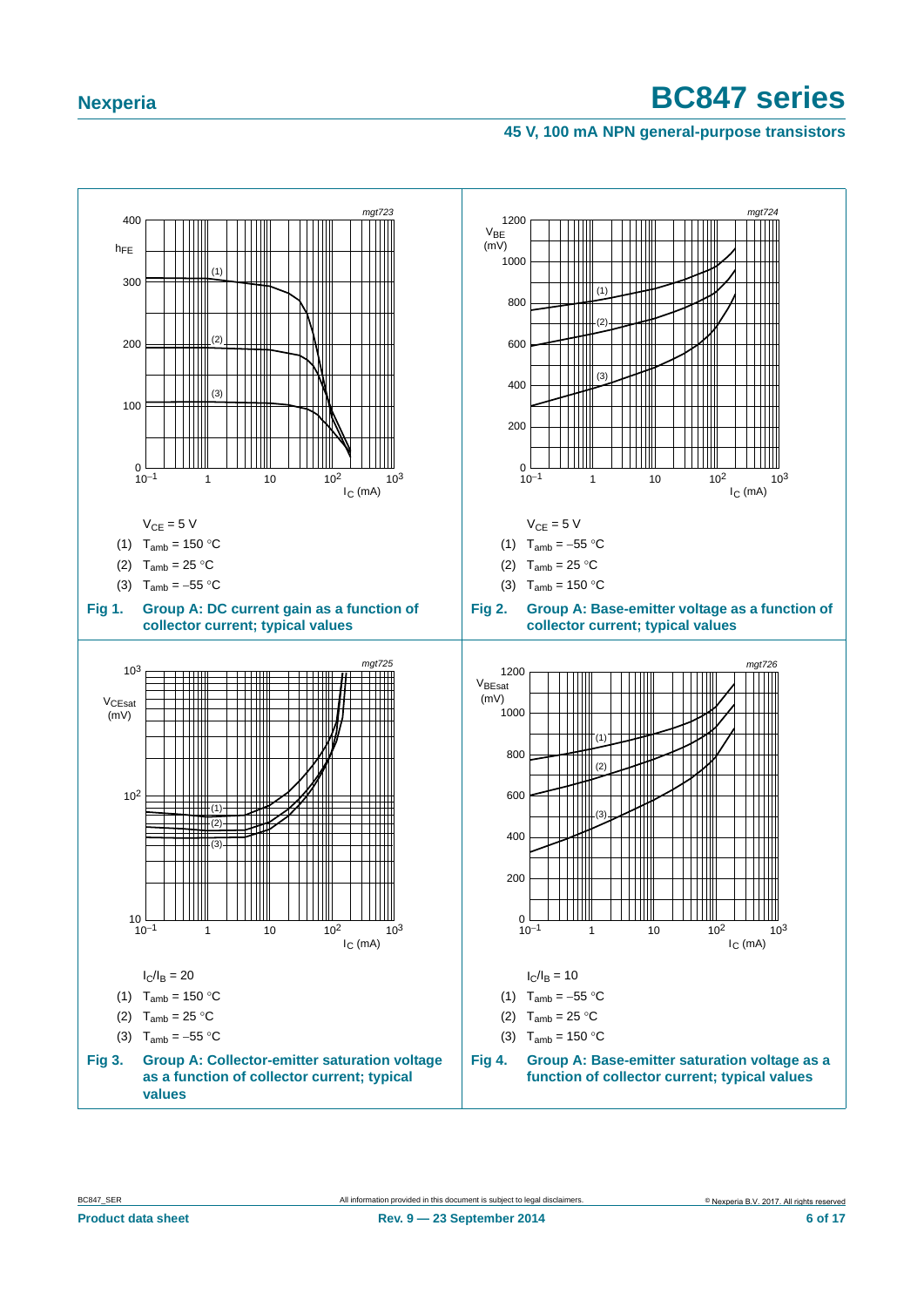<span id="page-6-0"></span>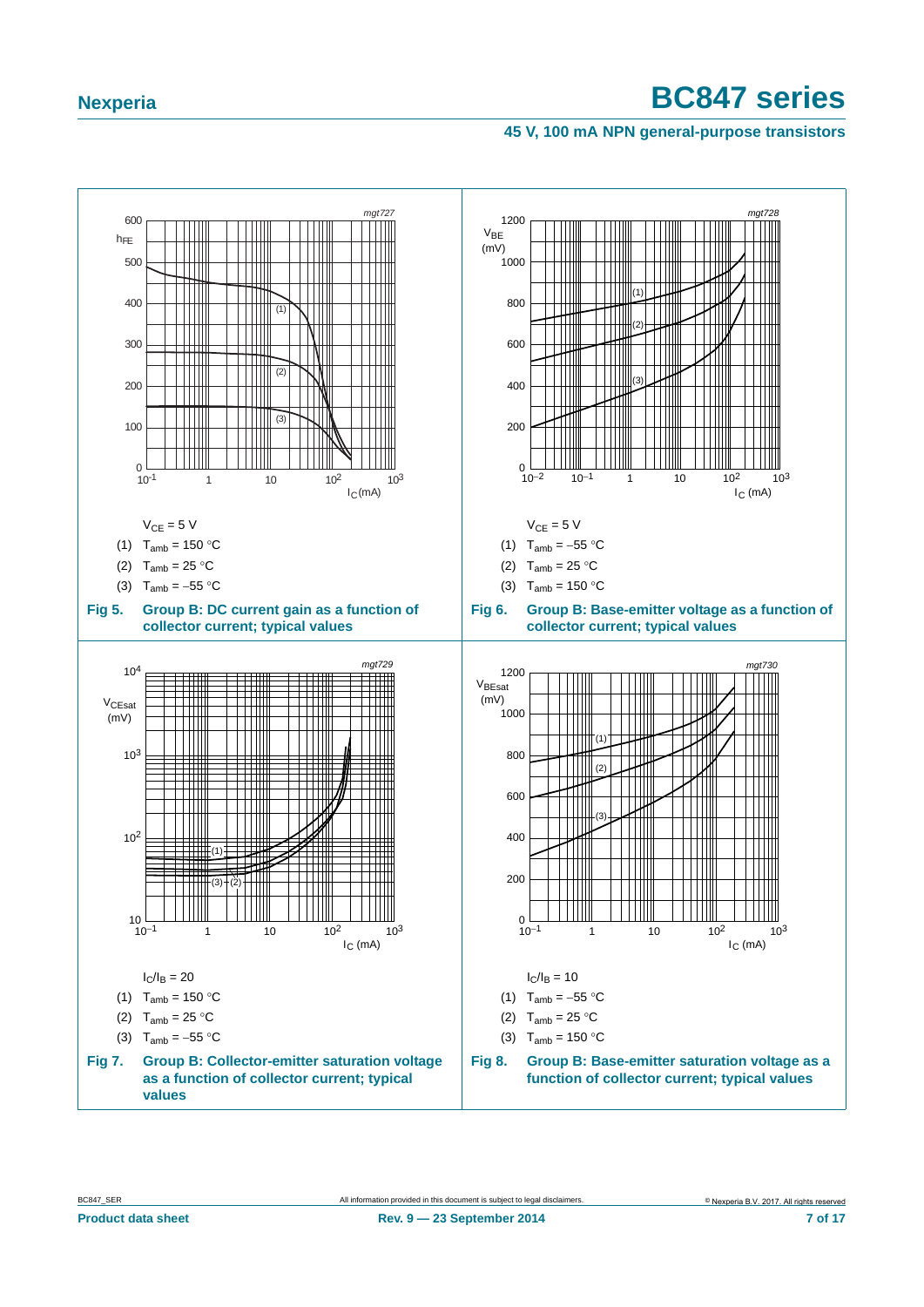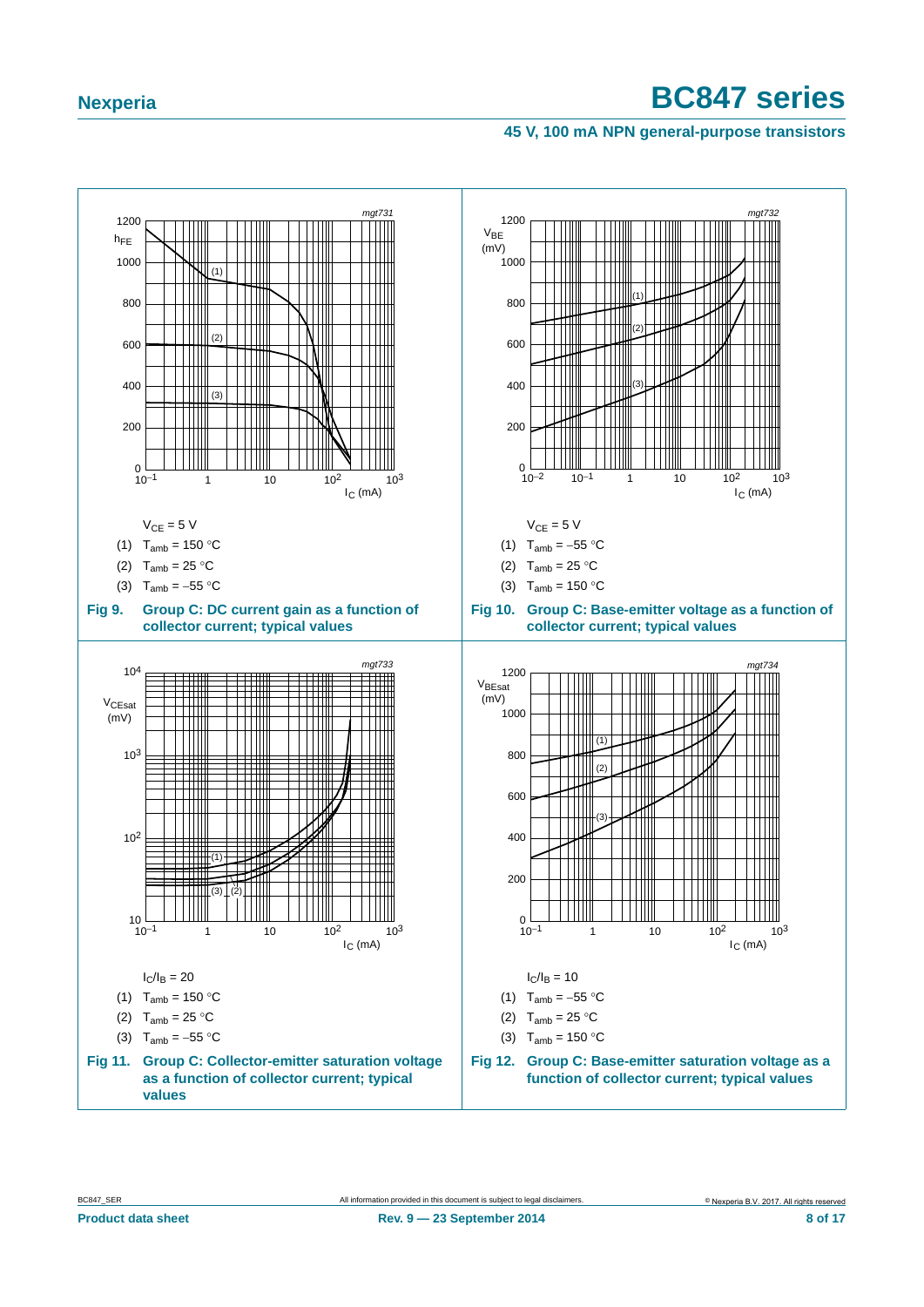**45 V, 100 mA NPN general-purpose transistors**

# <span id="page-8-1"></span><span id="page-8-0"></span>**8. Test information**

#### **8.1 Quality information**

This product has been qualified in accordance with the Automotive Electronics Council (AEC) standard *Q101 - Stress test qualification for discrete semiconductors*, and is suitable for use in automotive applications.

## <span id="page-8-2"></span>**9. Package outline**

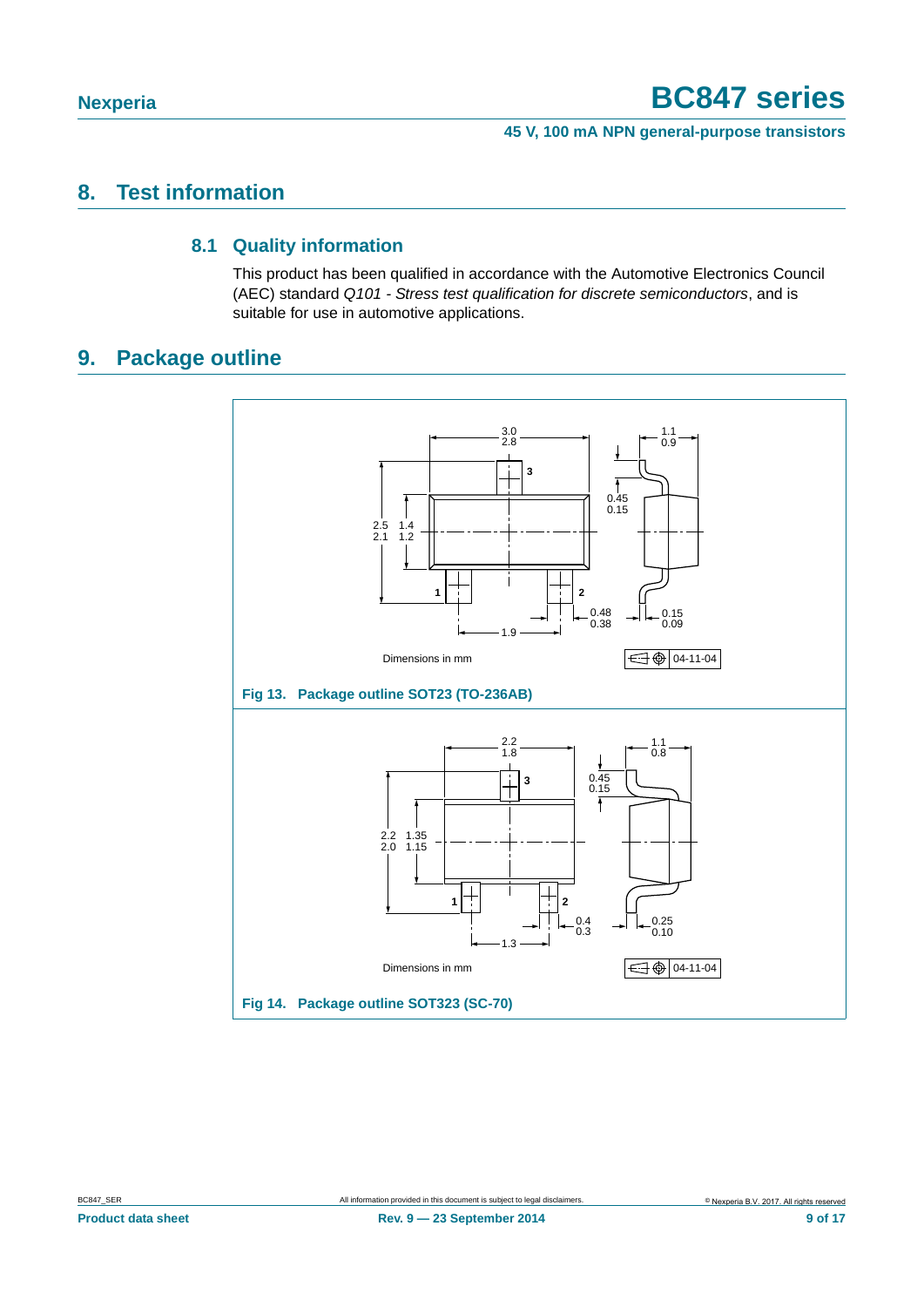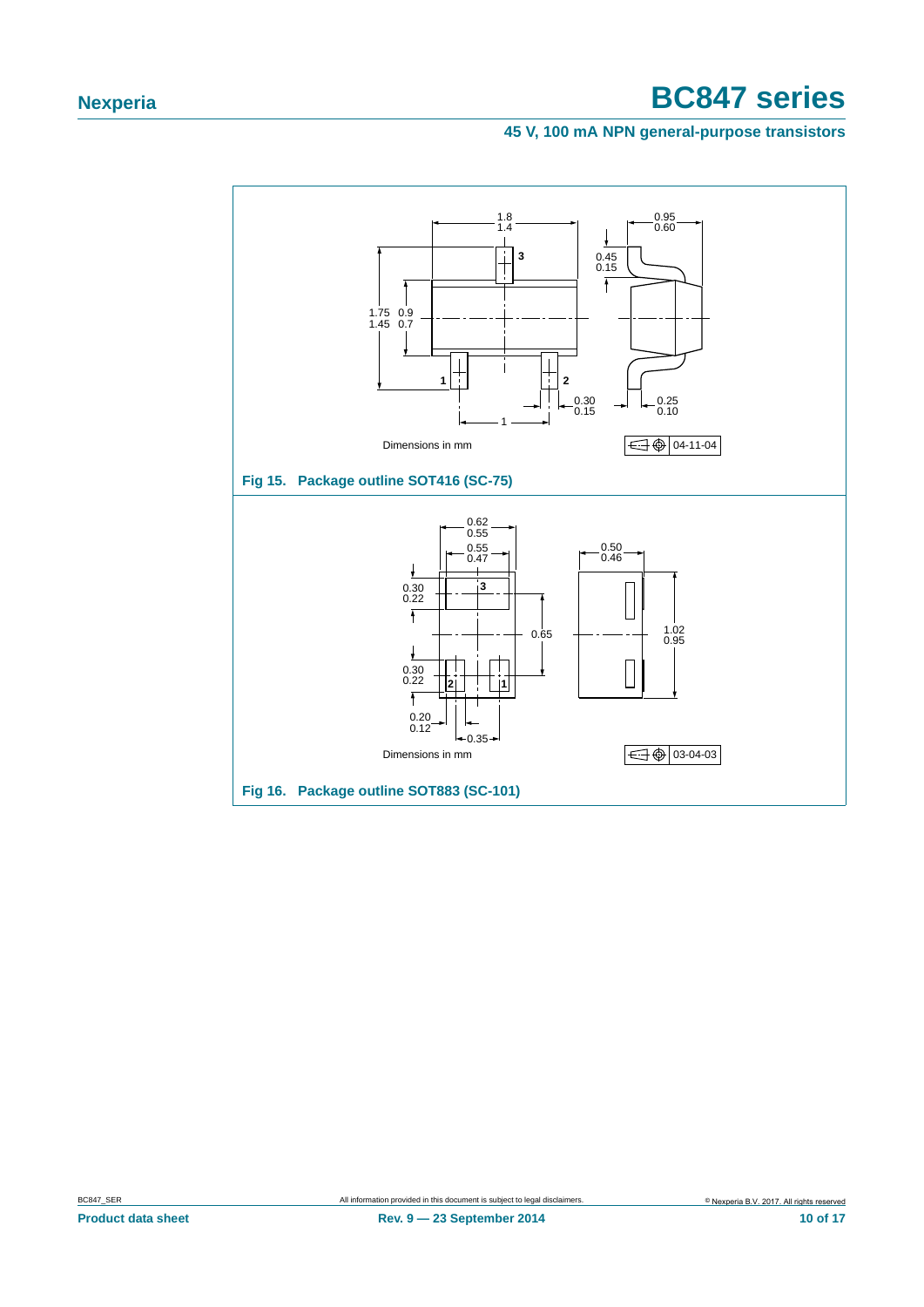**45 V, 100 mA NPN general-purpose transistors**

## <span id="page-10-0"></span>**10. Soldering**

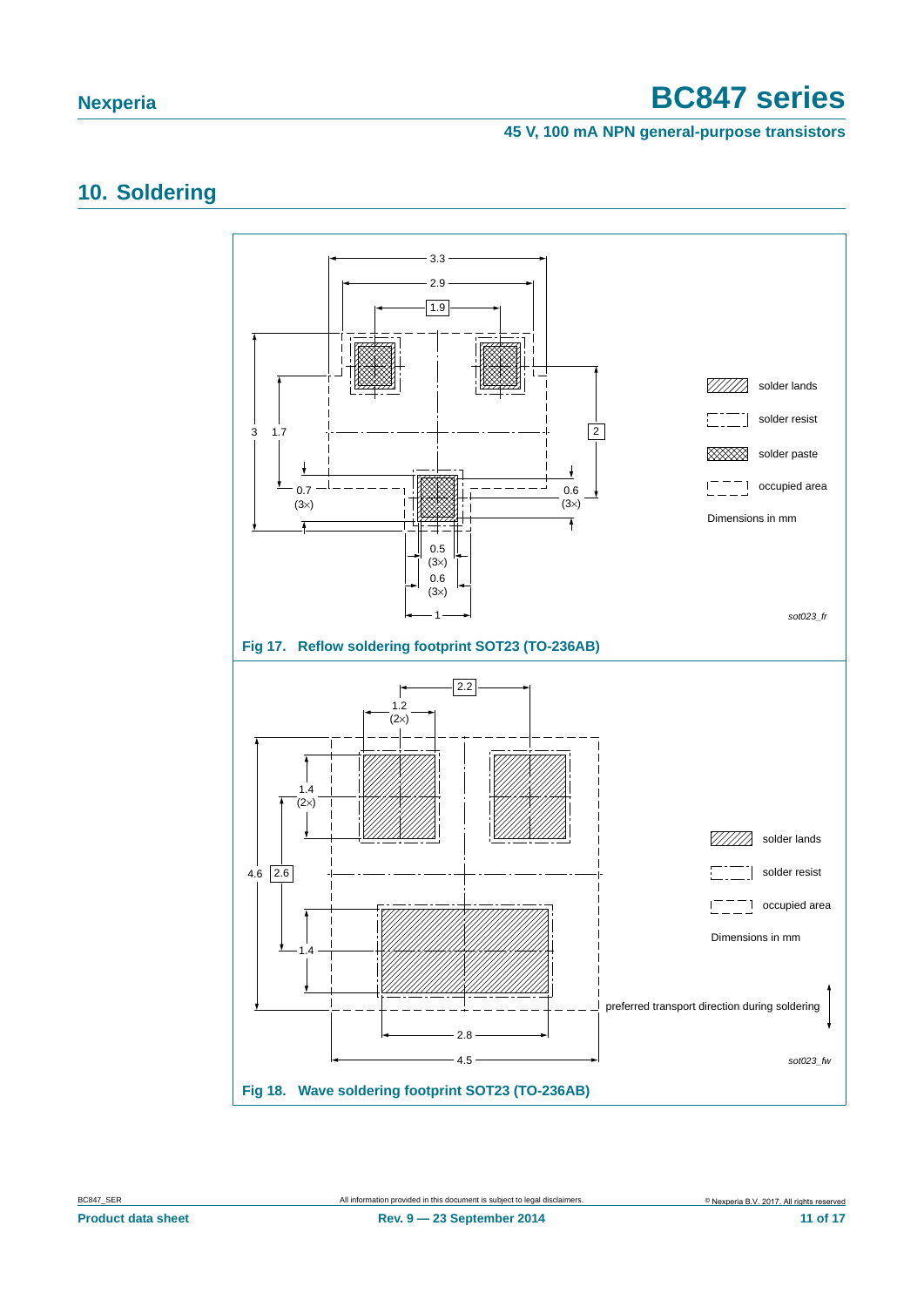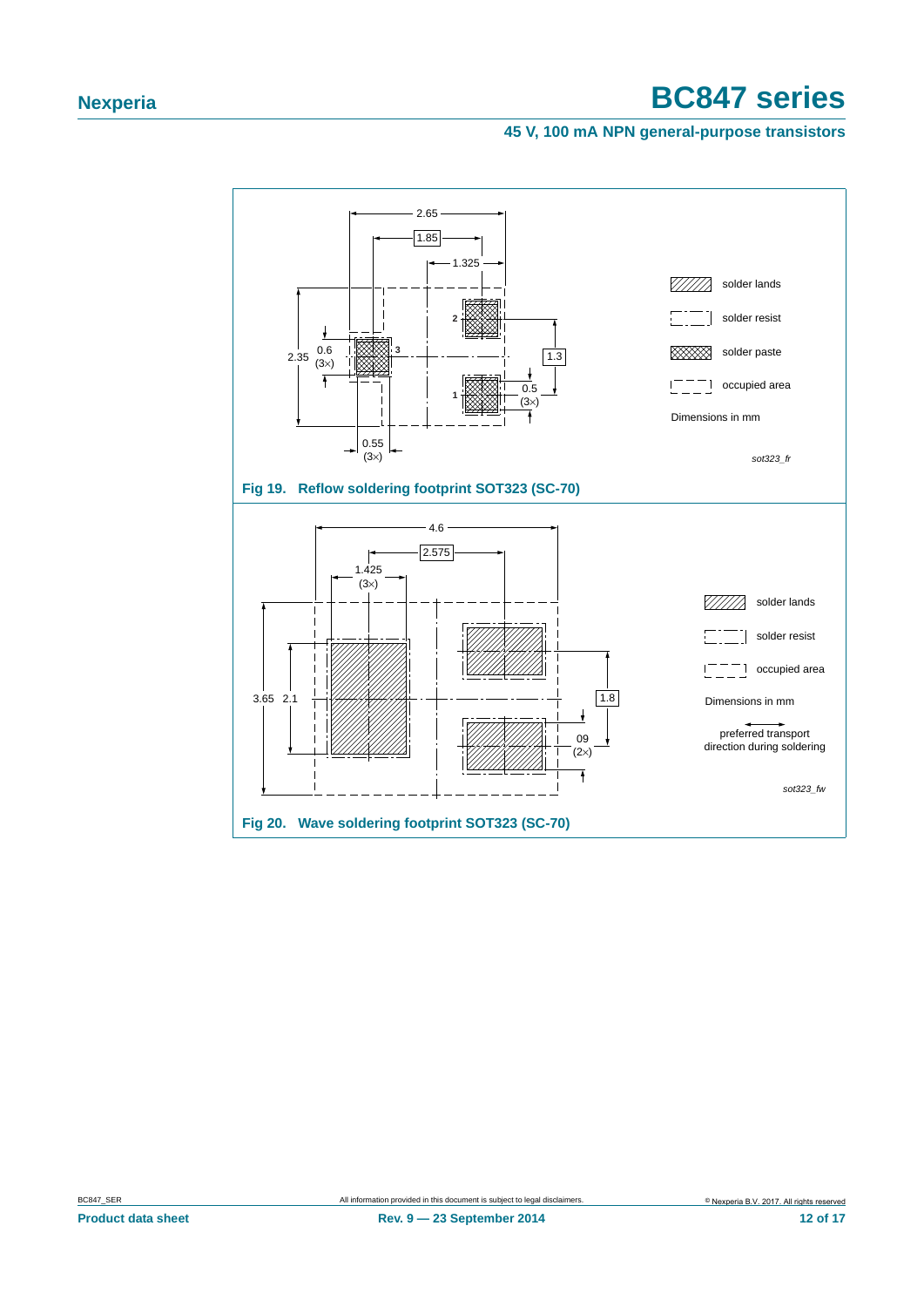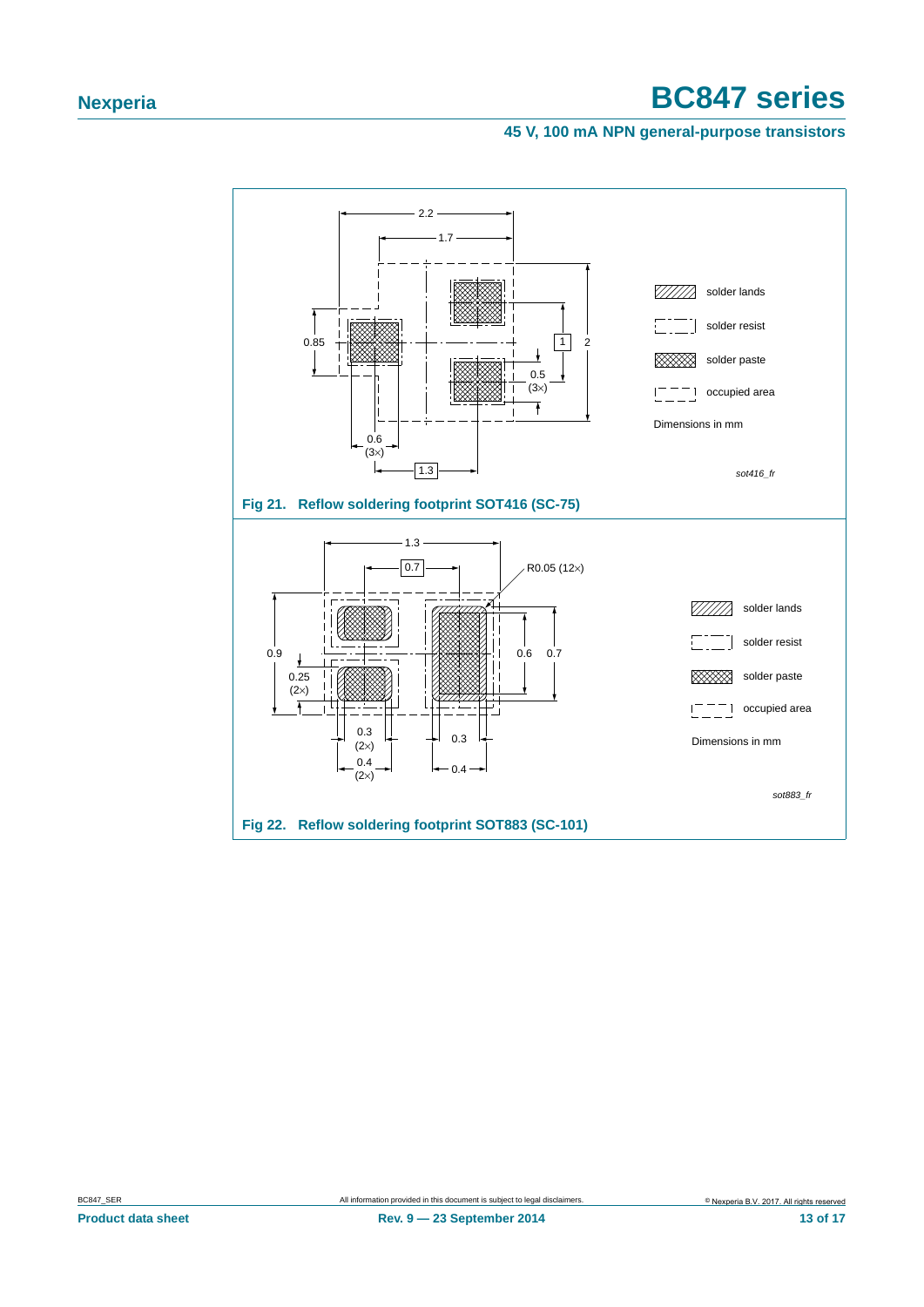**45 V, 100 mA NPN general-purpose transistors**

# <span id="page-13-0"></span>**11. Revision history**

#### **Table 9. Revision history**

| Document ID         | Release date                           | Data sheet status                            | <b>Change notice</b> | <b>Supersedes</b>   |  |
|---------------------|----------------------------------------|----------------------------------------------|----------------------|---------------------|--|
| BC847_SER v.9       | 20140923                               | Product data sheet                           |                      | BC847_SER v.8       |  |
| Modifications:      |                                        | Section 1.2 "Features and benefits": updated |                      |                     |  |
|                     | • Section 5 "Limiting values": updated |                                              |                      |                     |  |
|                     | • Figure 5: corrected                  |                                              |                      |                     |  |
|                     |                                        | • Section 8 "Test information": added        |                      |                     |  |
|                     |                                        | Section 12 "Legal information": updated      |                      |                     |  |
| BC847 SER v.8       | 20120820                               | Product data sheet                           |                      | BC847_BC547_SER v.7 |  |
| BC847_BC547_SER v.7 | 20081210                               | Product data sheet                           |                      | BC847 BC547 SER v.6 |  |
| BC847 BC547 SER v.6 | 20050519                               | Product data sheet                           |                      |                     |  |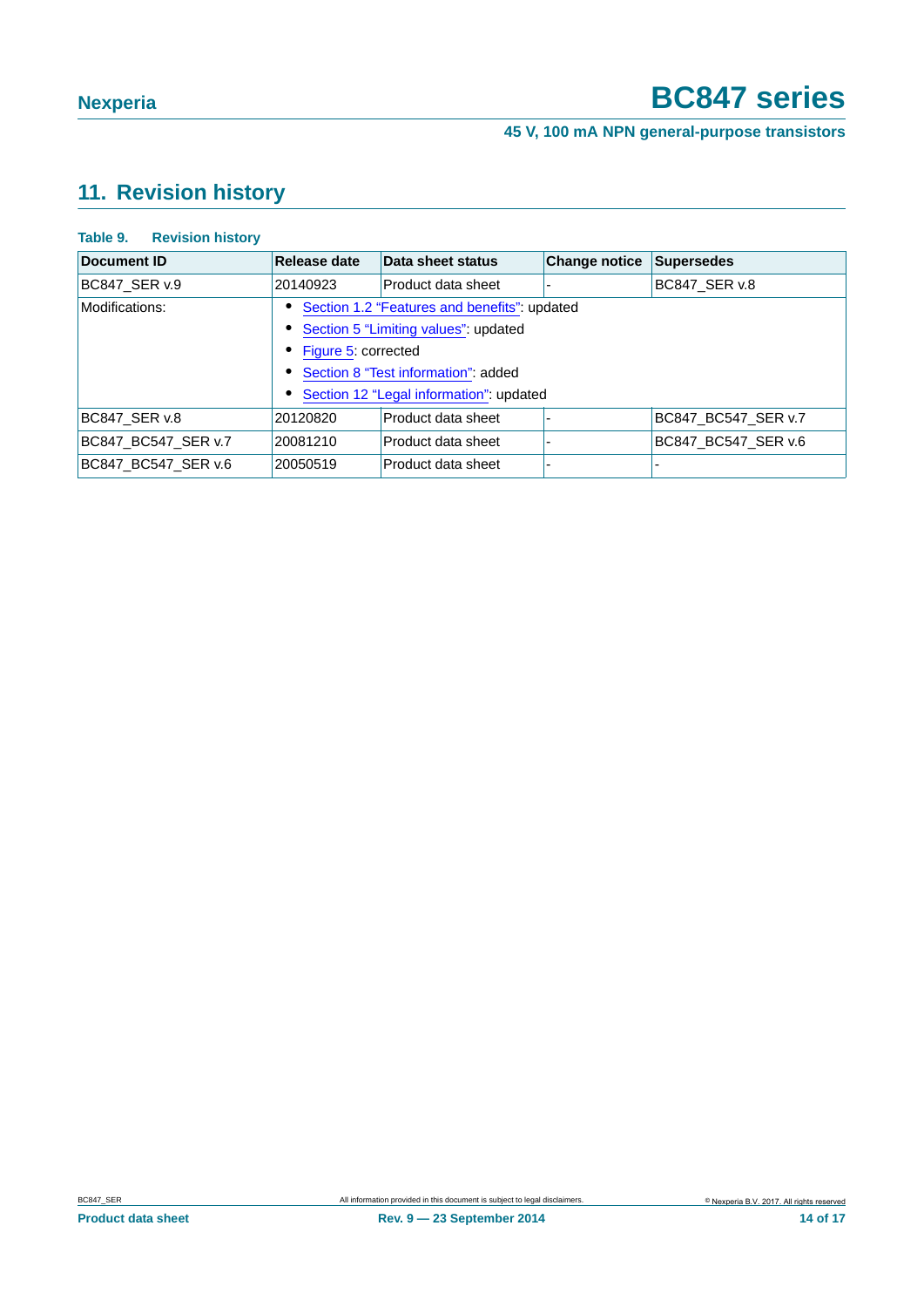#### **45 V, 100 mA NPN general-purpose transistors**

# <span id="page-14-0"></span>**12. Legal information**

### <span id="page-14-4"></span>**12.1 Data sheet status**

| Document status[1][2]          | <b>Product status</b> <sup>[3]</sup> | <b>Definition</b>                                                                     |
|--------------------------------|--------------------------------------|---------------------------------------------------------------------------------------|
| Objective [short] data sheet   | Development                          | This document contains data from the objective specification for product development. |
| Preliminary [short] data sheet | Qualification                        | This document contains data from the preliminary specification.                       |
| Product [short] data sheet     | Production                           | This document contains the product specification.                                     |

<span id="page-14-1"></span>[1] Please consult the most recently issued document before initiating or completing a design.

<span id="page-14-2"></span>[2] The term 'short data sheet' is explained in section "Definitions"

<span id="page-14-3"></span>[3] The product status of device(s) described in this document may have changed since this document was published and may differ in case of multiple devices. The latest product status<br>information is available on the Intern

### <span id="page-14-5"></span>**12.2 Definitions**

**Draft —** The document is a draft version only. The content is still under internal review and subject to formal approval, which may result in modifications or additions. Nexperia does not give any

representations or warranties as to the accuracy or completeness of information included herein and shall have no liability for the consequences of use of such information.

**Short data sheet —** A short data sheet is an extract from a full data sheet with the same product type number(s) and title. A short data sheet is intended for quick reference only and should not be relied upon to contain detailed and full information. For detailed and full information see the relevant full data sheet, which is available on request via the local Nexperia sales office. In case of any inconsistency or conflict with the short data sheet, the full data sheet shall prevail.

**Product specification —** The information and data provided in a Product data sheet shall define the specification of the product as agreed between Nexperia and its customer, unless Nexperia and

customer have explicitly agreed otherwise in writing. In no event however, shall an agreement be valid in which the Nexperia product is deemed to offer functions and qualities beyond those described in the Product data sheet.

## <span id="page-14-6"></span>**12.3 Disclaimers**

**Limited warranty and liability —** Information in this document is believed to be accurate and reliable. However, Nexperia does not give any representations or warranties, expressed or implied, as to the accuracy or completeness of such information and shall have no liability for the consequences of use of such information. Nexperia takes no responsibility for the content in this document if provided by an information source outside of Nexperia.

In no event shall Nexperia be liable for any indirect, incidental, punitive, special or consequential damages (including - without limitation - lost profits, lost savings, business interruption, costs related to the removal or replacement of any products or rework charges) whether or not such damages are based on tort (including negligence), warranty, breach of contract or any other legal theory.

Notwithstanding any damages that customer might incur for any reason whatsoever, Nexperia's aggregate and cumulative liability towards customer for the products described herein shall be limited in accordance with the *Terms and conditions of commercial sale* of Nexperia.

**Right to make changes —** Nexperia reserves the right to make changes to information published in this document, including without limitation specifications and product descriptions, at any time and without notice. This document supersedes and replaces all information supplied prior to the publication hereof.

#### **Suitability for use in automotive applications —** This Nexperia product has been qualified for use in automotive

applications. Unless otherwise agreed in writing, the product is not designed, authorized or warranted to be suitable for use in life support, life-critical or safety-critical systems or equipment, nor in applications where failure or malfunction of a Nexperia product can reasonably be expected to result in personal injury, death or severe property or environmental damage. Nexperia and its suppliers accept no liability for inclusion and/or use of Nexperia products in such equipment or applications and therefore such inclusion and/or use is at the customer's own risk.

**Applications —** Applications that are described herein for any of these products are for illustrative purposes only. Nexperia makes no representation or warranty that such applications will be suitable for the specified use without further testing or modification.

Customers are responsible for the design and operation of their applications and products using Nexperia products, and Nexperia accepts no liability for any assistance with applications or customer product design. It is customer's sole responsibility to determine whether the Nexperia product is suitable and fit for the customer's applications and products planned, as well as for the planned application and use of customer's third party customer(s). Customers should provide appropriate design and operating safeguards to minimize the risks associated with their applications and products.

Nexperia does not accept any liability related to any default, damage, costs or problem which is based on any weakness or default in the customer's applications or products, or the application or use by customer's third party customer(s). Customer is responsible for doing all necessary testing for the customer's applications and products using Nexperia products in order to avoid a default of the applications and the products or of the application or use by customer's third party customer(s). Nexperia does not accept any liability in this respect.

**Limiting values —** Stress above one or more limiting values (as defined in the Absolute Maximum Ratings System of IEC 60134) will cause permanent damage to the device. Limiting values are stress ratings only and (proper) operation of the device at these or any other conditions above those given in the Recommended operating conditions section (if present) or the Characteristics sections of this document is not warranted. Constant or repeated exposure to limiting values will permanently and irreversibly affect the quality and reliability of the device.

#### **Terms and conditions of commercial sale —** Nexperia

products are sold subject to the general terms and conditions of commercial sale, as published at [http://www.nexperia.com/profile/](http://www.nexperia.com/profile/terms)terms, unless otherwise agreed in a valid written individual agreement. In case an individual agreement is concluded only the terms and conditions of the respective agreement shall apply. Nexperia hereby expressly objects to applying the customer's general terms and conditions with regard to the purchase of Nexperia products by customer.

**Product data sheet Rev. 9 — 23 September 2014 Rev. 9 — 23 September 2014 15 of 17**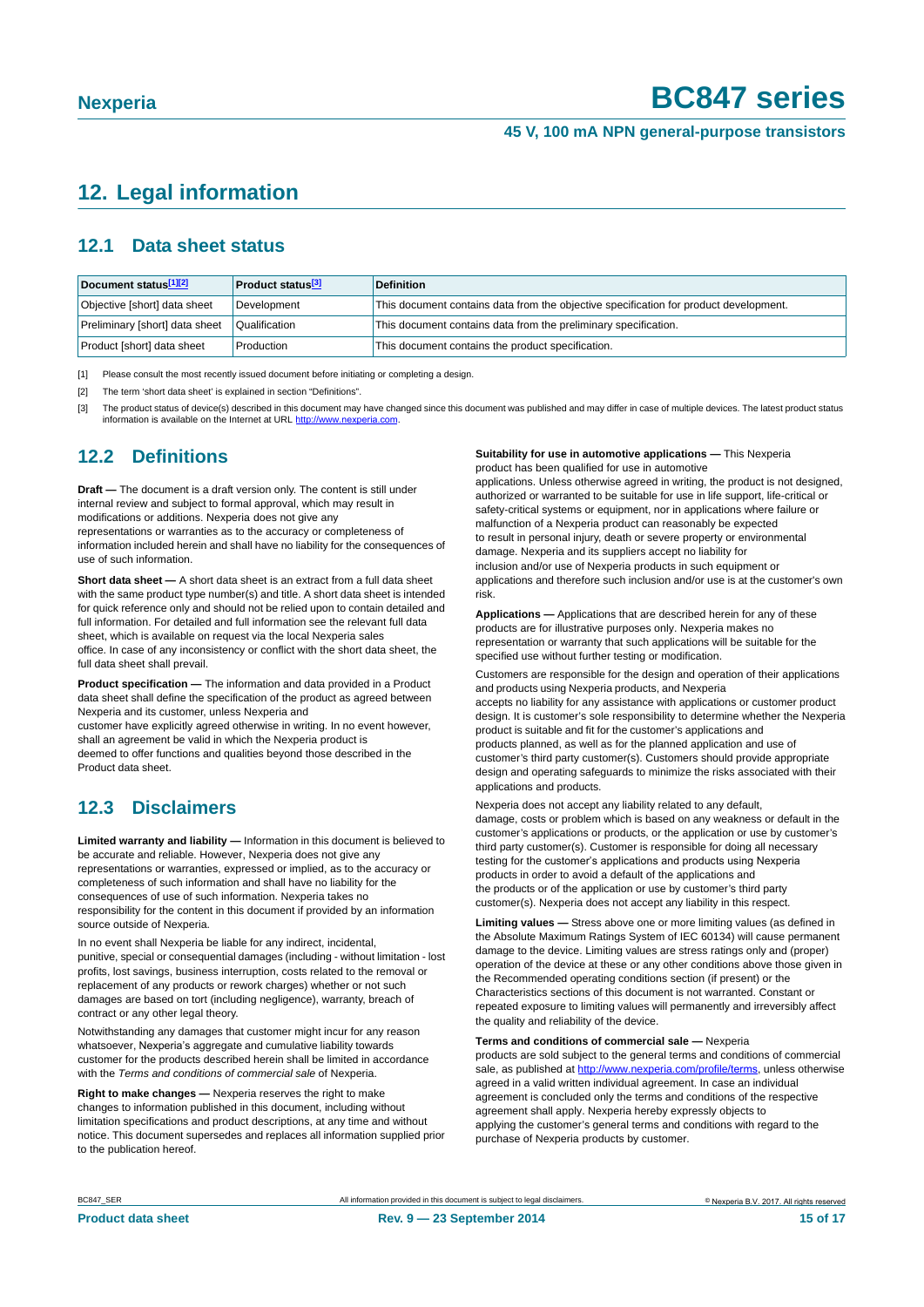#### **45 V, 100 mA NPN general-purpose transistors**

**No offer to sell or license —** Nothing in this document may be interpreted or construed as an offer to sell products that is open for acceptance or the grant, conveyance or implication of any license under any copyrights, patents or other industrial or intellectual property rights.

**Export control —** This document as well as the item(s) described herein may be subject to export control regulations. Export might require a prior authorization from competent authorities.

**Quick reference data —** The Quick reference data is an extract of the product data given in the Limiting values and Characteristics sections of this document, and as such is not complete, exhaustive or legally binding.

## <span id="page-15-1"></span>**13. Contact information**

For more information, please visit: **http://www.nexperia.com**

For sales office addresses, please send an email to: **salesaddresses@nexperia.com**

## reference only. The English version shall prevail in case of any discrepancy between the translated and English versions.

## <span id="page-15-0"></span>**12.4 Trademarks**

Notice: All referenced brands, product names, service names and trademarks are the property of their respective owners.

**Translations —** A non-English (translated) version of a document is for